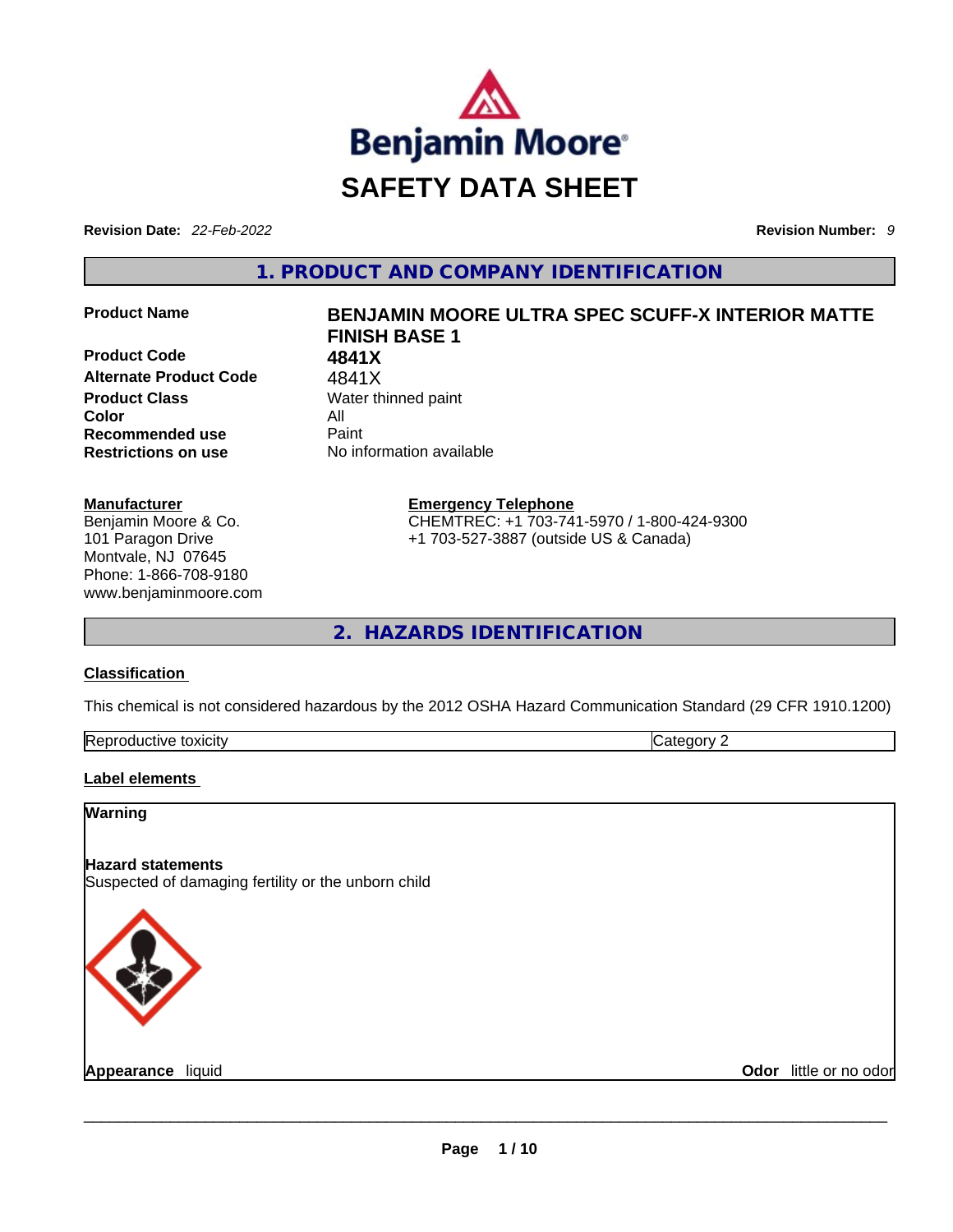#### **Precautionary Statements - Prevention**

Obtain special instructions before use Do not handle until all safety precautions have been read and understood

Use personal protective equipment as required

#### **Precautionary Statements - Response**

IF exposed or concerned: Get medical advice/attention

#### **Precautionary Statements - Storage**

Store locked up

#### **Precautionary Statements - Disposal**

Dispose of contents/container to an approved waste disposal plant

#### **Hazards not otherwise classified (HNOC)**

Not applicable

#### **Other information**

No information available

 **WARNING:** This product contains isothiazolinone compounds at levels of <0.1%. These substances are biocides commonly found in most paints and a variety of personal care products as a preservative. Certain individuals may be sensitive or allergic to these substances, even at low levels.

#### **3. COMPOSITION INFORMATION ON COMPONENTS**

| <b>Chemical name</b>                                                         | CAS No.    | Weight-%    |
|------------------------------------------------------------------------------|------------|-------------|
| Titanium dioxide                                                             | 13463-67-7 | $25 - 30$   |
| Kaolin, calcined                                                             | 66402-68-4 | - 5         |
| Propanoic acid, 2-methyl-, monoester with<br>2,2,4-trimethyl-1,3-pentanediol | 25265-77-4 | 1 - 5       |
| Sodium C14-C16 olefin sulfonate                                              | 68439-57-6 | $0.1 - 0.5$ |
| Trimethylolpropane                                                           | 77-99-6    | $0.1 - 0.5$ |

|                       | 4. FIRST AID MEASURES                                                                                    |
|-----------------------|----------------------------------------------------------------------------------------------------------|
| <b>General Advice</b> | No hazards which require special first aid measures.                                                     |
| <b>Eye Contact</b>    | Rinse thoroughly with plenty of water for at least 15 minutes and consult a<br>physician.                |
| <b>Skin Contact</b>   | Wash off immediately with soap and plenty of water while removing all<br>contaminated clothes and shoes. |
| <b>Inhalation</b>     | Move to fresh air. If symptoms persist, call a physician.                                                |
| Ingestion             | Clean mouth with water and afterwards drink plenty of water. Consult a physician<br>if necessary.        |
|                       |                                                                                                          |
|                       |                                                                                                          |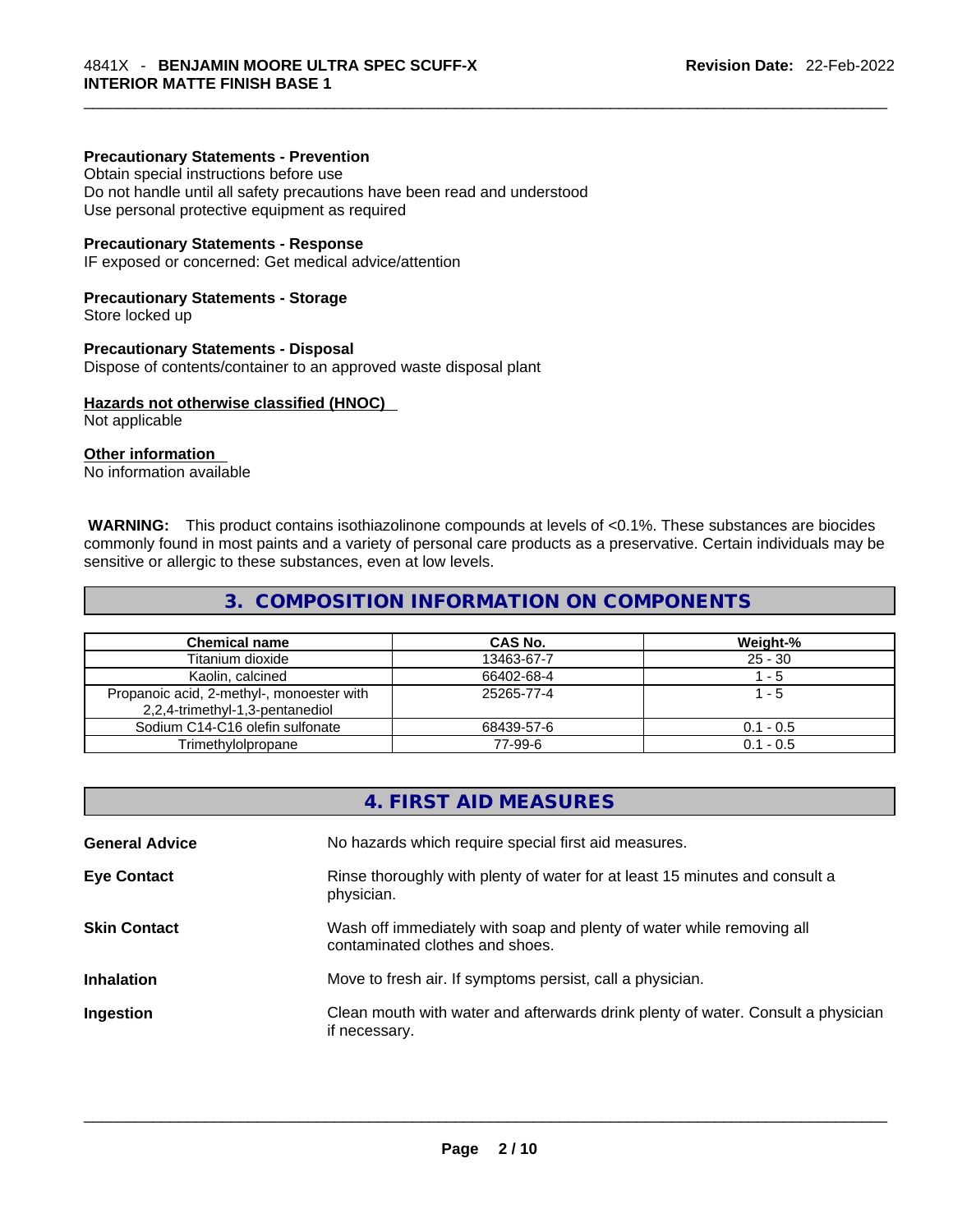| <b>Most Important</b><br><b>Symptoms/Effects</b>                                 | None known.            |                                                                                                                                              |
|----------------------------------------------------------------------------------|------------------------|----------------------------------------------------------------------------------------------------------------------------------------------|
| <b>Notes To Physician</b>                                                        | Treat symptomatically. |                                                                                                                                              |
|                                                                                  |                        | 5. FIRE-FIGHTING MEASURES                                                                                                                    |
| <b>Suitable Extinguishing Media</b>                                              |                        | Use extinguishing measures that are appropriate to local<br>circumstances and the surrounding environment.                                   |
| Protective equipment and precautions for firefighters                            |                        | As in any fire, wear self-contained breathing apparatus<br>pressure-demand, MSHA/NIOSH (approved or equivalent)<br>and full protective gear. |
| <b>Specific Hazards Arising From The Chemical</b>                                |                        | Closed containers may rupture if exposed to fire or<br>extreme heat.                                                                         |
| <b>Sensitivity to mechanical impact</b>                                          |                        | No                                                                                                                                           |
| Sensitivity to static discharge                                                  |                        | No                                                                                                                                           |
| <b>Flash Point Data</b><br>Flash point (°F)<br>Flash Point (°C)<br><b>Method</b> |                        | Not applicable<br>Not applicable<br>Not applicable                                                                                           |
| <b>Flammability Limits In Air</b>                                                |                        |                                                                                                                                              |
| Lower flammability limit:<br><b>Upper flammability limit:</b>                    |                        | Not applicable<br>Not applicable                                                                                                             |
| Health: 2<br><b>NFPA</b>                                                         | <b>Flammability: 0</b> | Instability: 0<br><b>Special: Not Applicable</b>                                                                                             |
| <b>NFPA Legend</b><br>0 - Not Hazardous<br>1 - Slightly                          |                        |                                                                                                                                              |

1 - Slightly

2 - Moderate

3 - High

4 - Severe

*The ratings assigned are only suggested ratings, the contractor/employer has ultimate responsibilities for NFPA ratings where this system is used.* 

*Additional information regarding the NFPA rating system is available from the National Fire Protection Agency (NFPA) at www.nfpa.org.* 

# **6. ACCIDENTAL RELEASE MEASURES**

| <b>Personal Precautions</b>      | Avoid contact with skin, eyes and clothing. Ensure adequate ventilation.                             |
|----------------------------------|------------------------------------------------------------------------------------------------------|
| <b>Other Information</b>         | Prevent further leakage or spillage if safe to do so.                                                |
| <b>Environmental precautions</b> | See Section 12 for additional Ecological Information.                                                |
| <b>Methods for Cleaning Up</b>   | Soak up with inert absorbent material. Sweep up and shovel into suitable<br>containers for disposal. |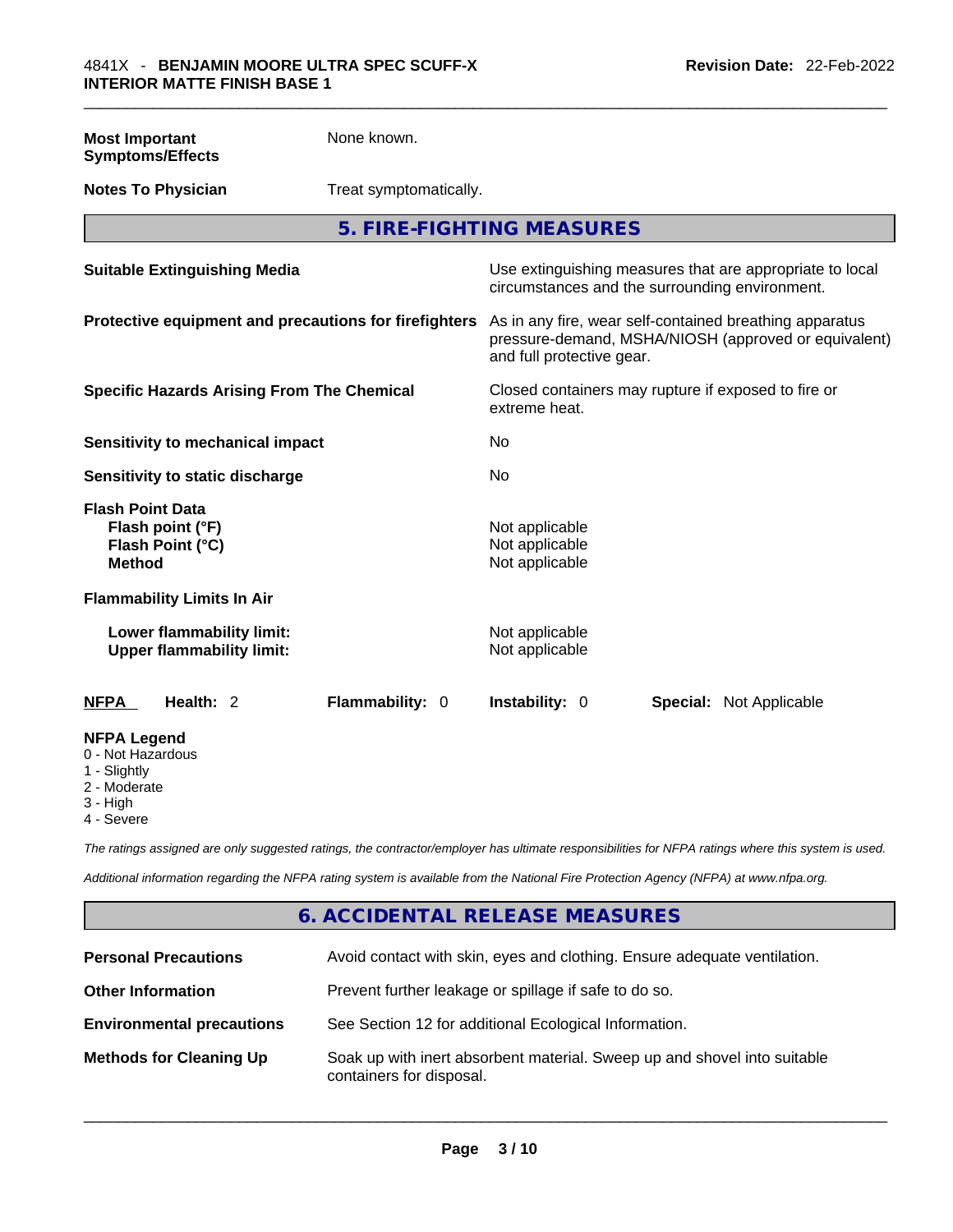# **7. HANDLING AND STORAGE**

| <b>Handling</b>               | Avoid contact with skin, eyes and clothing. Avoid breathing vapors, spray mists or<br>sanding dust. In case of insufficient ventilation, wear suitable respiratory<br>equipment. |  |
|-------------------------------|----------------------------------------------------------------------------------------------------------------------------------------------------------------------------------|--|
| <b>Storage</b>                | Keep container tightly closed. Keep out of the reach of children.                                                                                                                |  |
| <b>Incompatible Materials</b> | No information available                                                                                                                                                         |  |

#### **8. EXPOSURE CONTROLS/PERSONAL PROTECTION**

#### **Exposure Limits**

| <b>Chemical name</b> | <b>ACGIH TLV</b>                                         | <b>OSHA PEL</b>              |
|----------------------|----------------------------------------------------------|------------------------------|
| Titanium dioxide     | TWA: $10 \text{ mg/m}^3$                                 | 15 mg/m $3$ - TWA            |
| Kaolin, calcined     | STEL: 10 mg/m $3$ Zr                                     | $5 \text{ mg/m}^3$ - TWA     |
|                      | $ TWA: 5 \text{ ma/m}^3 Zr TWA: 0.02 \text{ ma/m}^3 Mn $ | $5 \text{ mg/m}^3$ - Ceiling |
|                      | respirable particulate matter                            |                              |
|                      | TWA: 0.1 mg/m <sup>3</sup> Mn inhalable                  |                              |
|                      | particulate matter                                       |                              |

#### **Legend**

ACGIH - American Conference of Governmental Industrial Hygienists Exposure Limits OSHA - Occupational Safety & Health Administration Exposure Limits N/E - Not Established

| <b>Engineering Measures</b>                                                                                                   | Ensure adequate ventilation, especially in confined areas.                                                                                                  |  |
|-------------------------------------------------------------------------------------------------------------------------------|-------------------------------------------------------------------------------------------------------------------------------------------------------------|--|
| <b>Personal Protective Equipment</b><br><b>Eye/Face Protection</b><br><b>Skin Protection</b><br><b>Respiratory Protection</b> | Safety glasses with side-shields.<br>Protective gloves and impervious clothing.<br>In case of insufficient ventilation wear suitable respiratory equipment. |  |
| <b>Hygiene Measures</b>                                                                                                       | Avoid contact with skin, eyes and clothing. Remove and wash contaminated<br>clothing before re-use. Wash thoroughly after handling.                         |  |

### **9. PHYSICAL AND CHEMICAL PROPERTIES**

| Appearance              | liquid            |
|-------------------------|-------------------|
| Odor                    | little or no odor |
| <b>Odor Threshold</b>   | No information av |
| Density (Ibs/gal)       | $10.7 - 10.8$     |
| <b>Specific Gravity</b> | $1.28 - 1.30$     |
| рH                      | No information av |
| <b>Viscosity (cps)</b>  | No information av |
| Solubility(ies)         | No information av |
| <b>Water solubility</b> | No information av |
| <b>Evaporation Rate</b> | No information av |
| Vapor pressure          | No information av |
| Vapor density           | No information av |

little or no odor **No information available Density (lbs/gal)** 10.7 - 10.8 **Specific Gravity** 1.28 - 1.30 **No information available Viscosity (cps)** No information available **No information available No information available Evaporation Rate** No information available **No information available**<br>**No information available Vapor density** No information available \_\_\_\_\_\_\_\_\_\_\_\_\_\_\_\_\_\_\_\_\_\_\_\_\_\_\_\_\_\_\_\_\_\_\_\_\_\_\_\_\_\_\_\_\_\_\_\_\_\_\_\_\_\_\_\_\_\_\_\_\_\_\_\_\_\_\_\_\_\_\_\_\_\_\_\_\_\_\_\_\_\_\_\_\_\_\_\_\_\_\_\_\_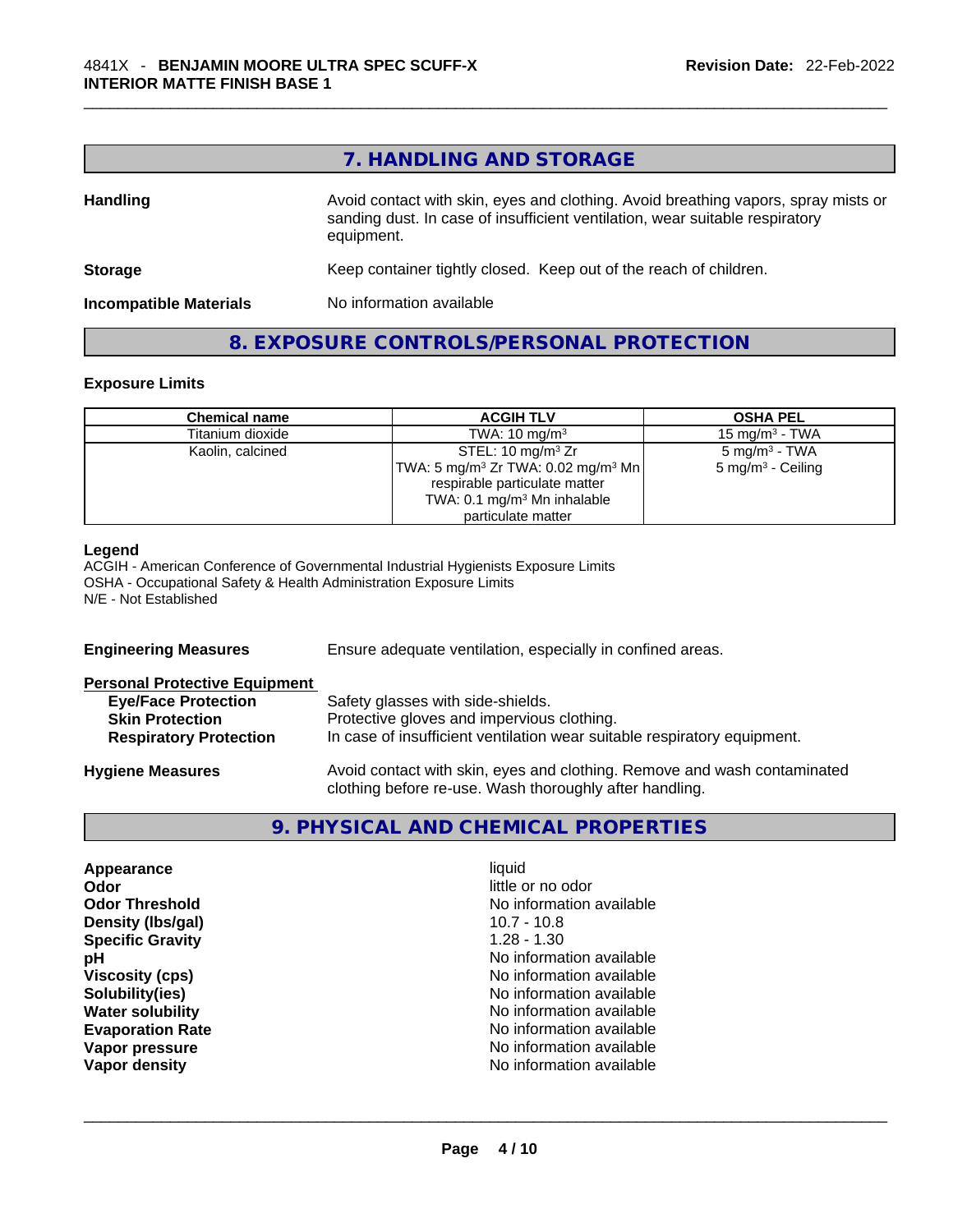| $50 - 60$                |
|--------------------------|
| $35 - 45$                |
| $40 - 50$                |
| $55 - 65$                |
| < 100                    |
| 212                      |
| 100                      |
| 32                       |
| 0                        |
| Not applicable           |
| Not applicable           |
| Not applicable           |
| Not applicable           |
| Not applicable           |
| Not applicable           |
| No information available |
| No information available |
| No information available |
| No information available |
| No information available |
|                          |

# **10. STABILITY AND REACTIVITY**

| <b>Reactivity</b>                       | Not Applicable                           |
|-----------------------------------------|------------------------------------------|
| <b>Chemical Stability</b>               | Stable under normal conditions.          |
| <b>Conditions to avoid</b>              | Prevent from freezing.                   |
| <b>Incompatible Materials</b>           | No materials to be especially mentioned. |
| <b>Hazardous Decomposition Products</b> | None under normal use.                   |
| Possibility of hazardous reactions      | None under normal conditions of use.     |

# **11. TOXICOLOGICAL INFORMATION**

| <b>Product Information</b>                                                                 |                                           |  |
|--------------------------------------------------------------------------------------------|-------------------------------------------|--|
| Information on likely routes of exposure                                                   |                                           |  |
| <b>Principal Routes of Exposure</b>                                                        | Eye contact, skin contact and inhalation. |  |
| <b>Acute Toxicity</b>                                                                      |                                           |  |
| <b>Product Information</b>                                                                 | No information available                  |  |
| Symptoms related to the physical, chemical and toxicological characteristics               |                                           |  |
| <b>Symptoms</b>                                                                            | No information available                  |  |
| Delayed and immediate effects as well as chronic effects from short and long-term exposure |                                           |  |
|                                                                                            |                                           |  |
|                                                                                            |                                           |  |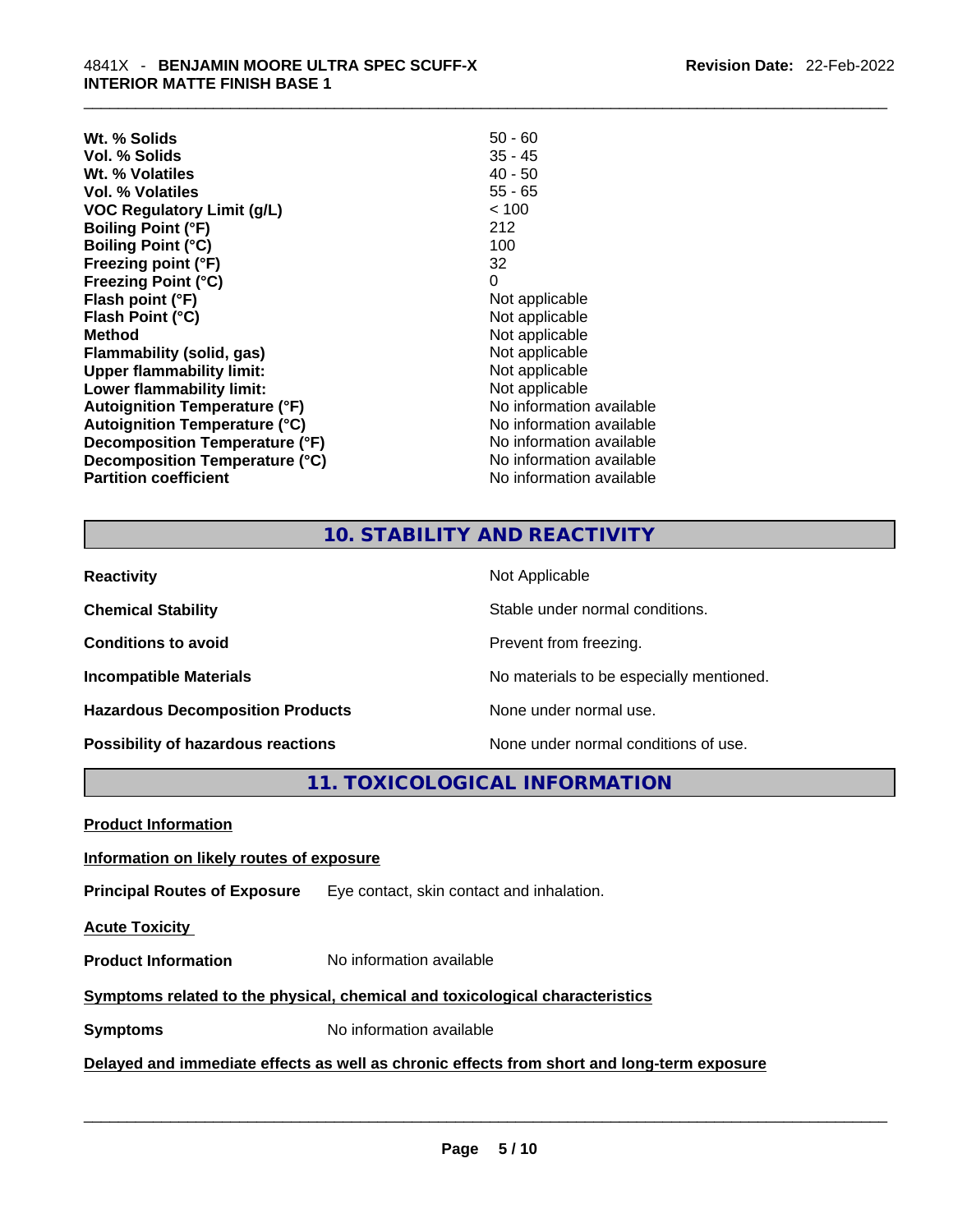| Eye contact                     | May cause slight irritation.                                                      |
|---------------------------------|-----------------------------------------------------------------------------------|
| <b>Skin contact</b>             | Substance may cause slight skin irritation. Prolonged or repeated contact may dry |
|                                 | skin and cause irritation.                                                        |
| <b>Inhalation</b>               | May cause irritation of respiratory tract.                                        |
| Ingestion                       | Ingestion may cause gastrointestinal irritation, nausea, vomiting and diarrhea.   |
| <b>Sensitization</b>            | No information available                                                          |
| <b>Neurological Effects</b>     | No information available.                                                         |
| <b>Mutagenic Effects</b>        | No information available.                                                         |
| <b>Reproductive Effects</b>     | Possible risk of impaired fertility. Possible risk of harm to the unborn child.   |
| <b>Developmental Effects</b>    | No information available.                                                         |
| Target organ effects            | No information available.                                                         |
| <b>STOT - single exposure</b>   | No information available.                                                         |
| <b>STOT - repeated exposure</b> | No information available.                                                         |
| Other adverse effects           | No information available.                                                         |
| <b>Aspiration Hazard</b>        | No information available                                                          |

#### **Numerical measures of toxicity**

**The following values are calculated based on chapter 3.1 of the GHS document**

| ATEmix (oral)          | 31035 mg/kg  |
|------------------------|--------------|
| <b>ATEmix (dermal)</b> | 135088 mg/kg |

#### **Component Information**

| Chemical name                   | Oral LD50             | Dermal LD50            | <b>Inhalation LC50</b>  |
|---------------------------------|-----------------------|------------------------|-------------------------|
| Titanium dioxide                | $> 10000$ mg/kg (Rat) |                        |                         |
| 13463-67-7                      |                       |                        |                         |
| Propanoic acid, 2-methyl-,      | $= 3200$ mg/kg (Rat)  | $> 15200$ mg/kg (Rat)  |                         |
| monoester with                  |                       |                        |                         |
| 2,2,4-trimethyl-1,3-pentanediol |                       |                        |                         |
| 25265-77-4                      |                       |                        |                         |
| Sodium C14-C16 olefin sulfonate | $= 2220$ mg/kg (Rat)  | $> 740$ mg/kg (Rabbit) | $> 52$ mg/L (Rat) 4 h   |
| 68439-57-6                      |                       |                        |                         |
| Trimethylolpropane              | $= 14100$ mg/kg (Rat) |                        | $> 0.29$ mg/L (Rat) 4 h |
| 77-99-6                         | $= 14000$ mg/kg (Rat) |                        |                         |
|                                 |                       |                        |                         |

#### **Chronic Toxicity**

#### **Carcinogenicity**

*The information below indicates whether each agency has listed any ingredient as a carcinogen:.* 

| <b>Chemical name</b>  | IARC                 | <b>NTP</b> | OSHA   |
|-----------------------|----------------------|------------|--------|
|                       | Possible Human<br>2B |            | ∟isted |
| Titanium J<br>dioxide | Carcinogen           |            |        |

• Although IARC has classified titanium dioxide as possibly carcinogenic to humans (2B), their summary concludes: "No significant exposure to titanium dioxide is thought to occur during the use of products in which titanium dioxide is bound to other materials, such as paint."

#### **Legend**

IARC - International Agency for Research on Cancer NTP - National Toxicity Program OSHA - Occupational Safety & Health Administration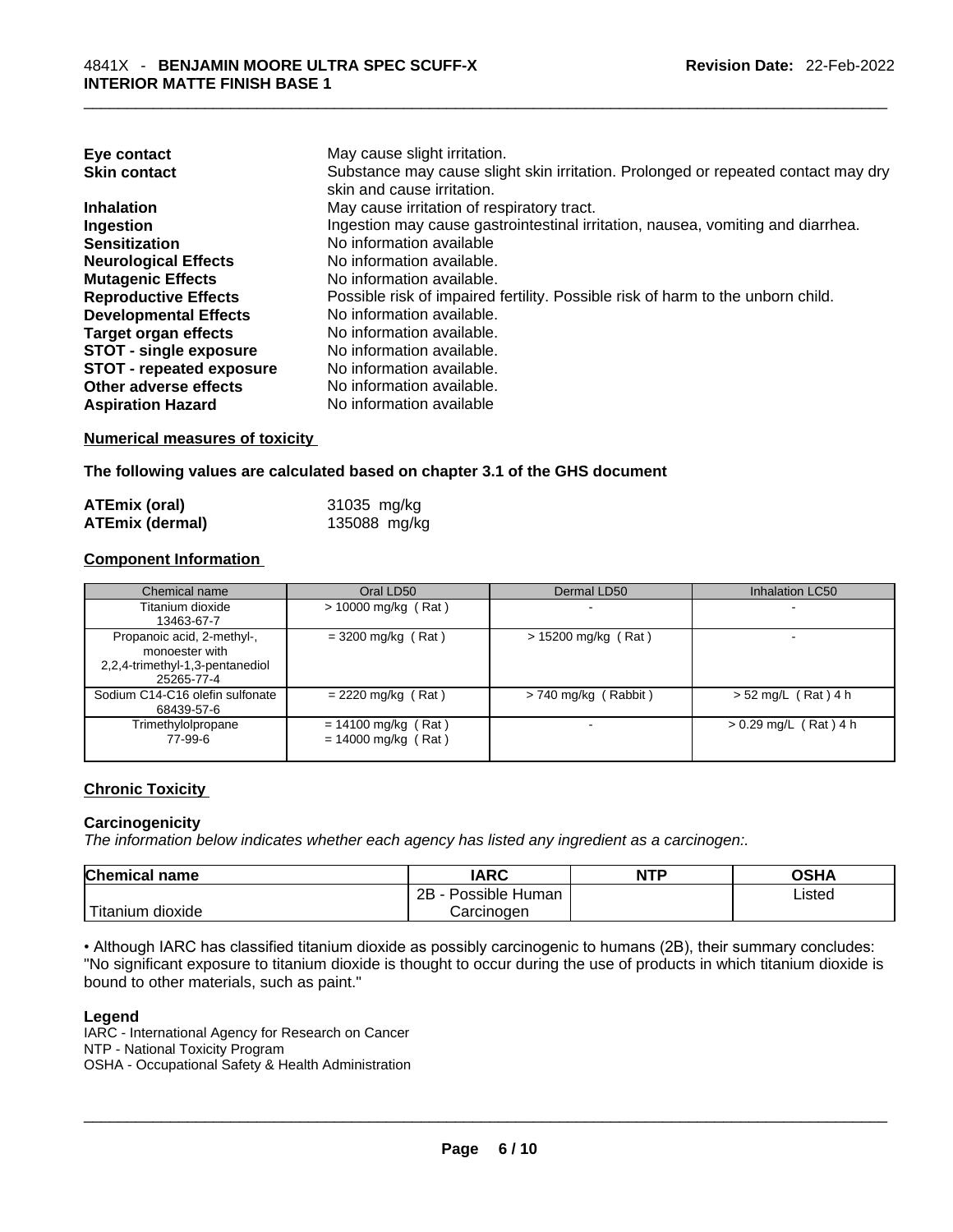# **12. ECOLOGICAL INFORMATION**

#### **Ecotoxicity Effects**

The environmental impact of this product has not been fully investigated.

#### **Product Information**

**Acute Toxicity to Fish** No information available

#### **Acute Toxicity to Aquatic Invertebrates**

No information available

**Acute Toxicity to Aquatic Plants** No information available

# **Persistence / Degradability**

No information available.

#### **Bioaccumulation**

There is no data for this product.

#### **Mobility in Environmental Media**

No information available.

#### **Ozone**

No information available

#### **Component Information**

#### **Acute Toxicity to Fish**

Titanium dioxide  $LC50:$  > 1000 mg/L (Fathead Minnow - 96 hr.)

#### **Acute Toxicity to Aquatic Invertebrates**

No information available

#### **Acute Toxicity to Aquatic Plants**

No information available

#### **13. DISPOSAL CONSIDERATIONS**

**Waste Disposal Method** Dispose of in accordance with federal, state, and local regulations. Local requirements may vary, consult your sanitation department or state-designated environmental protection agency for more disposal options.

#### **14. TRANSPORT INFORMATION**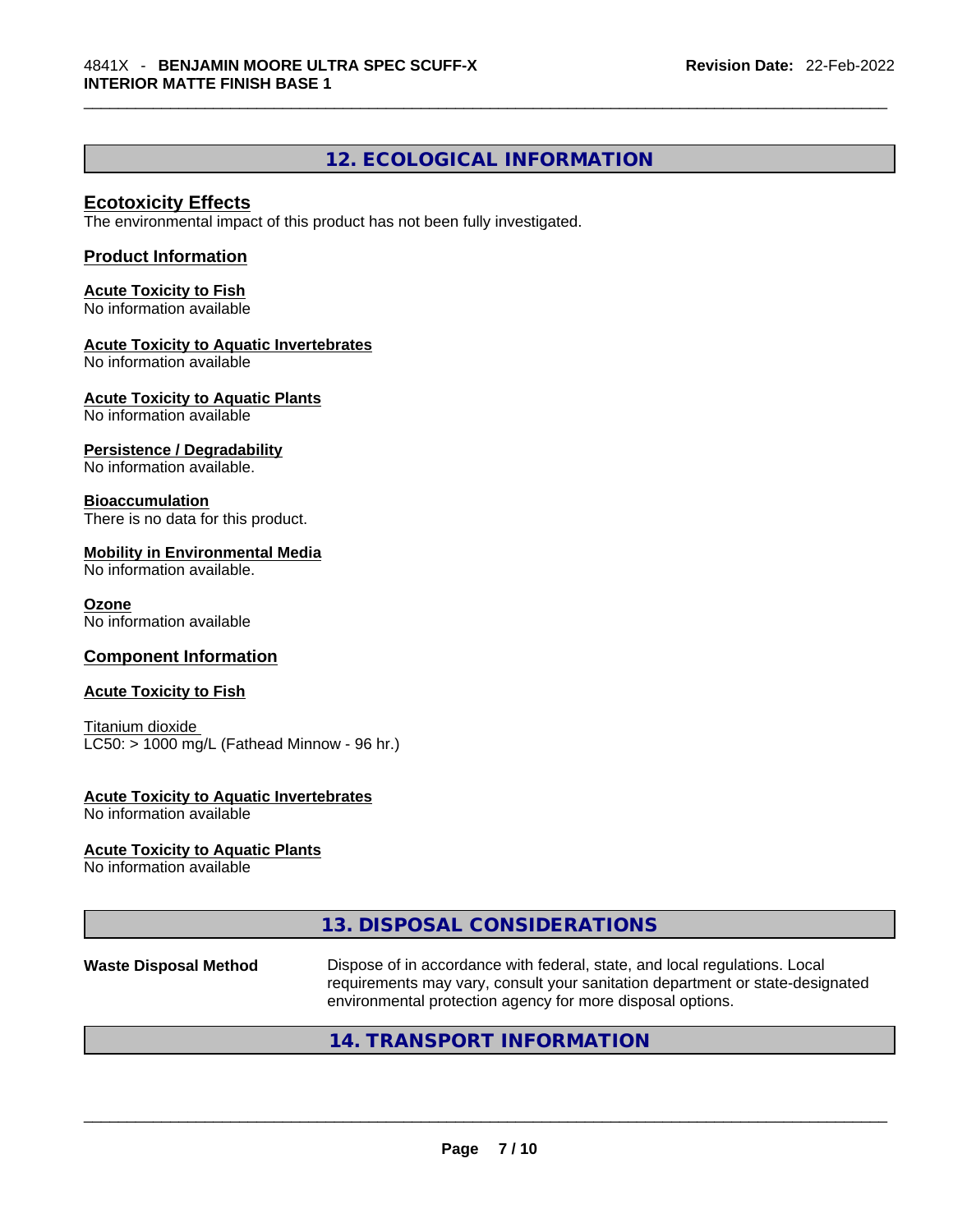| <b>15. REGULATORY INFORMATION</b>   |  |
|-------------------------------------|--|
|                                     |  |
| <b>IMDG / IMO</b><br>Not regulated  |  |
| <b>ICAO / IATA</b><br>Not regulated |  |
| Not regulated<br><b>DOT</b>         |  |

#### **International Inventories**

| <b>TSCA: United States</b> | Yes - All components are listed or exempt. |
|----------------------------|--------------------------------------------|
| <b>DSL: Canada</b>         | Yes - All components are listed or exempt. |

### **Federal Regulations**

| SARA 311/312 hazardous categorization |                |  |
|---------------------------------------|----------------|--|
| Acute health hazard                   | Nο             |  |
| Chronic Health Hazard                 | Yes            |  |
| Fire hazard                           | N <sub>0</sub> |  |
| Sudden release of pressure hazard     | No             |  |
| Reactive Hazard                       | No             |  |

#### **SARA 313**

Section 313 of Title III of the Superfund Amendments and Reauthorization Act of 1986 (SARA). This product contains a chemical or chemicals which are subject to the reporting requirements of the Act and Title 40 of the Code of Federal Regulations, Part 372:

| <b>Chemical name</b> | CAS No.    | <u>Weight-%</u> | <b>CERCLA/SARA 313</b>     |
|----------------------|------------|-----------------|----------------------------|
|                      |            |                 | (de minimis concentration) |
| Kaolin, calcined     | 66402-68-4 |                 |                            |

#### **Clean Air Act,Section 112 Hazardous Air Pollutants (HAPs) (see 40 CFR 61)**

This product contains the following HAPs:

| <b>Chemical name</b> | CAS No.    | Weight-% | <b>Hazardous Air Pollutant</b> |
|----------------------|------------|----------|--------------------------------|
|                      |            |          | (HAP)                          |
| Kaolin, calcined     | 66402-68-4 |          | Listed                         |

#### **US State Regulations**

#### **California Proposition 65**

**WARNING:** This product can expose you to chemicals including Titanium dioxide, which are known to the State of California to cause cancer, and Ethylene glycol which are known to the State of California to cause birth defects or other reproductive harm. For more information go to www.P65Warnings.ca.gov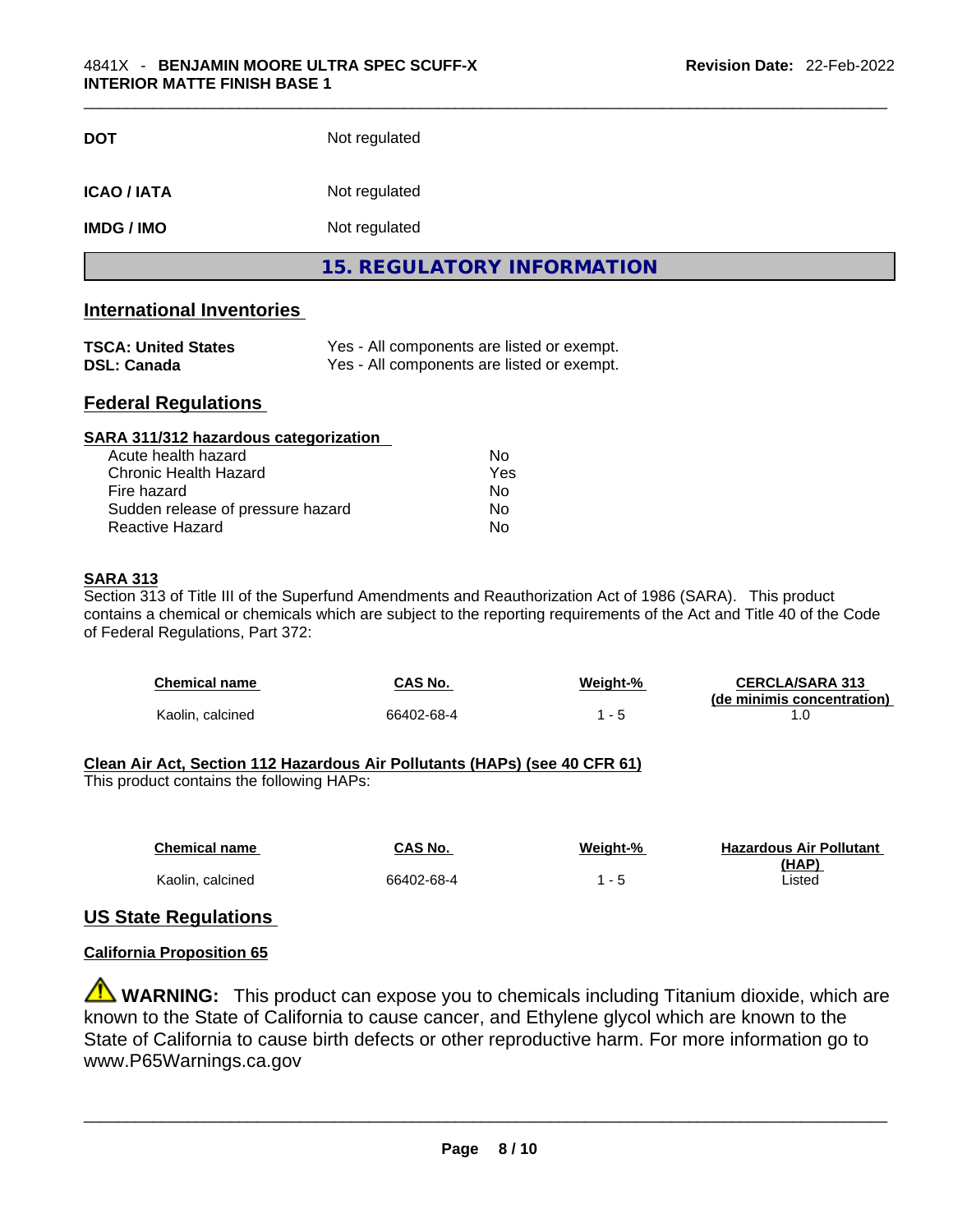#### **State Right-to-Know**

| Chemical<br>name                  | <br>Massachusetts | Jersev<br><b>New</b> | าnsvlvania |
|-----------------------------------|-------------------|----------------------|------------|
| $- \cdot$ .<br>dioxide<br>itanıum |                   |                      |            |
| Kaolin<br>calcined                |                   |                      |            |

#### **Legend**

X - Listed

# **16. OTHER INFORMATION**

**HMIS** - **Health:** 2\* **Flammability:** 0 **Reactivity:** 0 **PPE:** -

#### **HMIS Legend**

- 0 Minimal Hazard
- 1 Slight Hazard
- 2 Moderate Hazard
- 3 Serious Hazard
- 4 Severe Hazard
- \* Chronic Hazard
- X Consult your supervisor or S.O.P. for "Special" handling instructions.

Note: The PPE rating has intentionally been left blank. Choose appropriate PPE that will protect employees from the hazards the material will *present under the actual normal conditions of use.* 

*Caution: HMISÒ ratings are based on a 0-4 rating scale, with 0 representing minimal hazards or risks, and 4 representing significant hazards or risks. Although HMISÒ ratings are not required on MSDSs under 29 CFR 1910.1200, the preparer, has chosen to provide them. HMISÒ ratings are to be used only in conjunction with a fully implemented HMISÒ program by workers who have received appropriate HMISÒ training. HMISÒ is a registered trade and service mark of the NPCA. HMISÒ materials may be purchased exclusively from J. J. Keller (800) 327-6868.* 

 **WARNING!** If you scrape, sand, or remove old paint, you may release lead dust. LEAD IS TOXIC. EXPOSURE TO LEAD DUST CAN CAUSE SERIOUS ILLNESS, SUCH AS BRAIN DAMAGE, ESPECIALLY IN CHILDREN. PREGNANT WOMEN SHOULD ALSO AVOID EXPOSURE.Wear a NIOSH approved respirator to control lead exposure. Clean up carefully with a HEPA vacuum and a wet mop. Before you start, find out how to protect yourself and your family by contacting the National Lead Information Hotline at 1-800-424-LEAD or log on to www.epa.gov/lead.

| <b>Prepared By</b>                               | <b>Product Stewardship Department</b><br>Benjamin Moore & Co.<br>101 Paragon Drive<br>Montvale, NJ 07645<br>800-225-5554 |
|--------------------------------------------------|--------------------------------------------------------------------------------------------------------------------------|
| <b>Issuing Date</b>                              | 11-Oct-2021                                                                                                              |
| <b>Revision Date:</b><br><b>Revision Summary</b> | 22-Feb-2022<br>Not available                                                                                             |

#### Disclaimer

The information contained herein is presented in good faith and believed to be accurate as of the effective date shown above. This information is furnished without warranty of any kind. Employers should use this information only as a